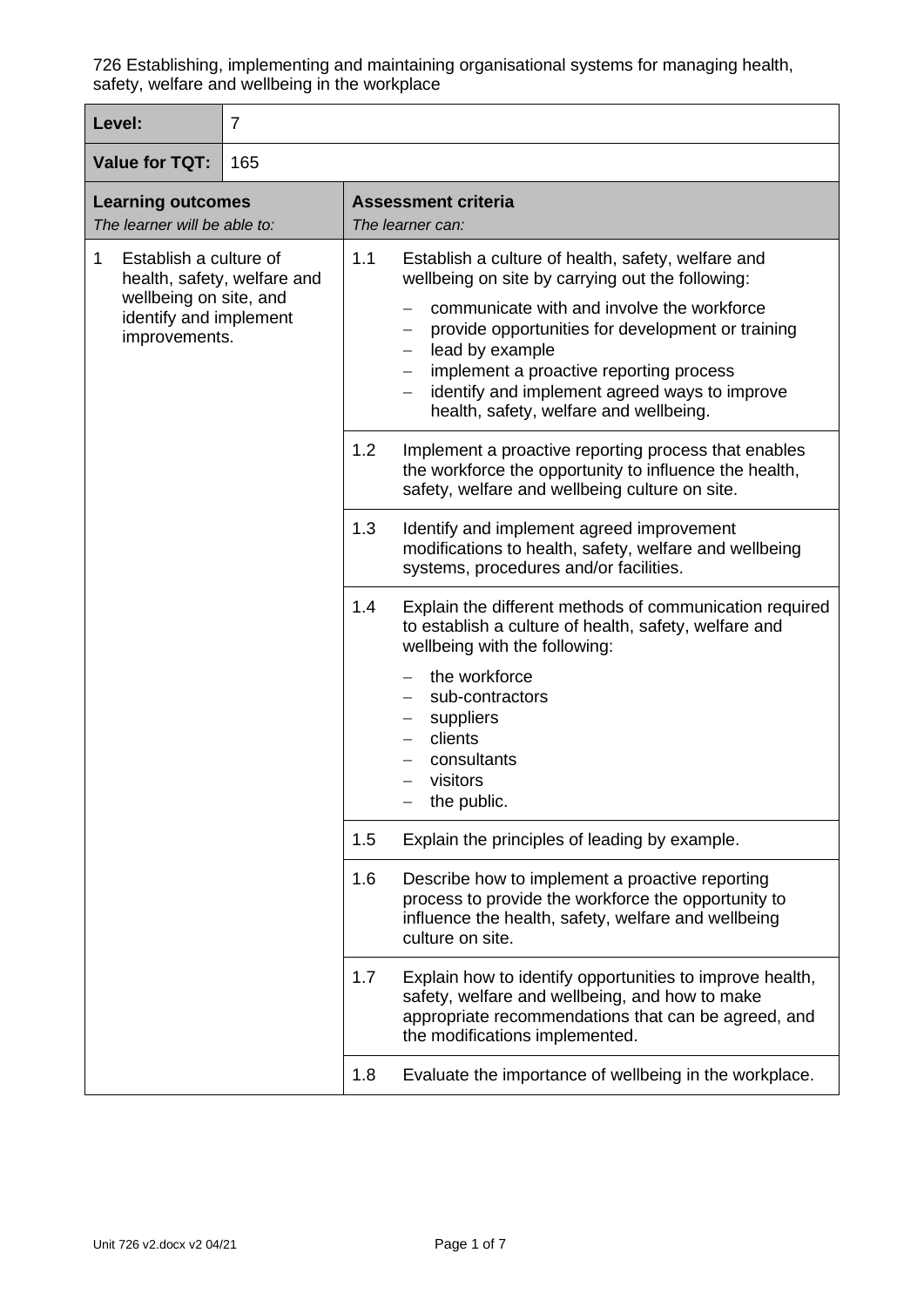| <b>Learning outcomes</b><br>The learner will be able to:                                                                                            | <b>Assessment criteria</b><br>The learner can:                                                                                                                                                                                            |  |  |
|-----------------------------------------------------------------------------------------------------------------------------------------------------|-------------------------------------------------------------------------------------------------------------------------------------------------------------------------------------------------------------------------------------------|--|--|
| $\overline{2}$<br>Delegate health, safety,<br>welfare and wellbeing<br>responsibilities which<br>comply with current<br>organisational requirements | 2.1<br>Evaluate health, safety and welfare and wellbeing<br>requirements of projects and determine number and<br>types of people needed to comply with organisational<br>requirements.                                                    |  |  |
| and ensure site inductions<br>consistently inform people<br>of those responsibilities.                                                              | 2.2<br>Assign health, safety, welfare and wellbeing<br>responsibilities to people that are defined, documented<br>and communicated in accordance with organisational<br>requirements.                                                     |  |  |
|                                                                                                                                                     | 2.3<br>Carry out site inductions, using various communication<br>methods, which are specific to the site to ensure people<br>have been informed of their responsibilities.                                                                |  |  |
|                                                                                                                                                     | 2.4<br>Monitor and maintain records of inductions to ensure<br>they consistently inform people of their health, safety<br>and welfare responsibilities.                                                                                   |  |  |
|                                                                                                                                                     | 2.5<br>Describe how health, safety, welfare and wellbeing<br>responsibilities should be identified, and to whom they<br>should be delegated, including but not limited to:                                                                |  |  |
|                                                                                                                                                     | supervisors<br>safety officers<br>$\overline{\phantom{0}}$<br>first aiders<br>fire marshals.                                                                                                                                              |  |  |
|                                                                                                                                                     | 2.6<br>Explain how to conduct site inductions, using various<br>communication methods and techniques, which are<br>specific to site and provide information including but not<br>limited to:                                              |  |  |
|                                                                                                                                                     | health and safety responsibilities<br>health, safety and welfare equipment and resources<br>risk control procedures<br>first aid arrangements<br>emergency plans<br>evacuation plans<br>traffic management<br>hazards<br>fire procedures. |  |  |
|                                                                                                                                                     | 2.7<br>Explain how to monitor and maintain records of site<br>inductions to ensure they consistently inform people of<br>their health, safety and welfare responsibilities including<br>but not limited to:                               |  |  |
|                                                                                                                                                     | the workforce<br>supervisors<br>safety officers<br>first aiders and fire marshals.                                                                                                                                                        |  |  |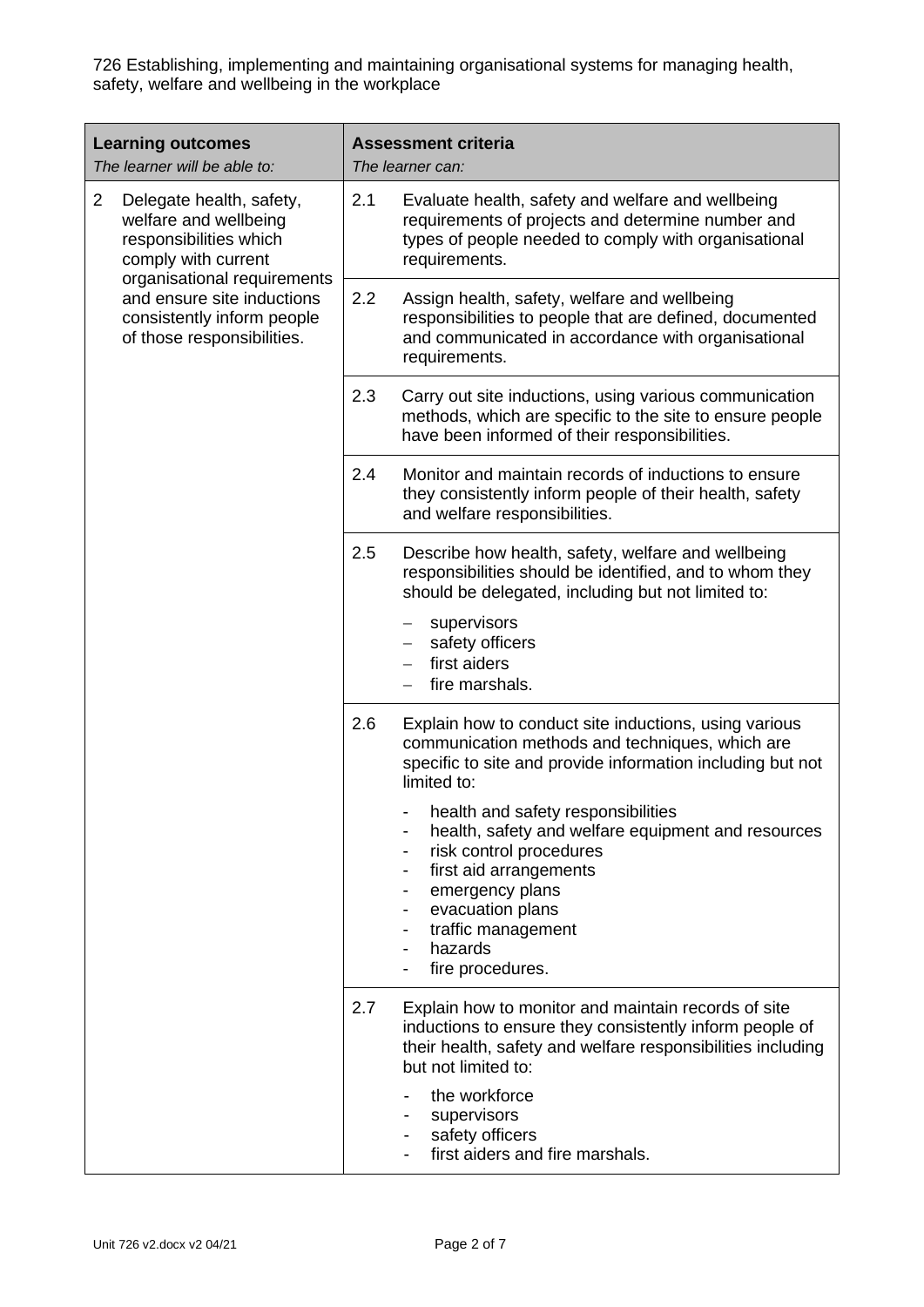| <b>Learning outcomes</b><br>The learner will be able to:                                                                   |                                                                                                                                                                  | <b>Assessment criteria</b><br>The learner can: |                                                                                                                                                                                                                                                                                |
|----------------------------------------------------------------------------------------------------------------------------|------------------------------------------------------------------------------------------------------------------------------------------------------------------|------------------------------------------------|--------------------------------------------------------------------------------------------------------------------------------------------------------------------------------------------------------------------------------------------------------------------------------|
| 3                                                                                                                          | Ensure accurate and<br>appropriate notices and<br>hazard warnings, that<br>conform to current<br>organisational<br>requirements, are<br>maintained and observed. | 3.1                                            | Ensure accurate and appropriate notices and hazard<br>warnings that conform to current organisational<br>requirements are maintained and observed.                                                                                                                             |
|                                                                                                                            |                                                                                                                                                                  | 3.2                                            | Carry out and document regular inspections of relevant<br>areas of work to confirm that placed notices and<br>warnings are accurate and in the correct locations and<br>ensure conformity.                                                                                     |
|                                                                                                                            |                                                                                                                                                                  | 3.3                                            | Check that people have been trained to recognise and<br>understand the different types of notices and warnings.                                                                                                                                                                |
|                                                                                                                            |                                                                                                                                                                  | 3.4                                            | Explain how to ensure the following notices and hazard<br>warnings comply with construction specific health, safety<br>and welfare regulation, general health, safety and<br>welfare legislation and organisational policies and<br>procedures:                                |
|                                                                                                                            |                                                                                                                                                                  |                                                | prescribed notices<br>statutory certification notifications<br>site safety signs<br>information.                                                                                                                                                                               |
|                                                                                                                            |                                                                                                                                                                  | 3.5                                            | Describe how to maintain accurate and appropriate<br>signs, notices and hazard warnings, ensuring they are<br>sufficient to cover all requirements, their distribution and<br>position is correct, and they are being effective for the<br>workforce, visitors and the public. |
|                                                                                                                            |                                                                                                                                                                  | 3.6                                            | Give reasons why accurate and appropriate notices<br>should be maintained and explain possible<br>consequences should this not be the case.                                                                                                                                    |
| 4<br>welfare equipment and<br>resources are available<br>and sufficient to meet<br>current organisational<br>requirements. | Ensure health, safety and                                                                                                                                        | 4.1                                            | Implement a recording system to confirm that the health<br>and safety control equipment and resources is<br>appropriate for the work being carried out.                                                                                                                        |
|                                                                                                                            |                                                                                                                                                                  | 4.2                                            | Monitor and allocate health, safety and welfare<br>equipment and resources for work activities that meets<br>organisational requirements.                                                                                                                                      |
|                                                                                                                            |                                                                                                                                                                  | 4.3                                            | Implement maintenance checks on health, safety and<br>welfare equipment and resources.                                                                                                                                                                                         |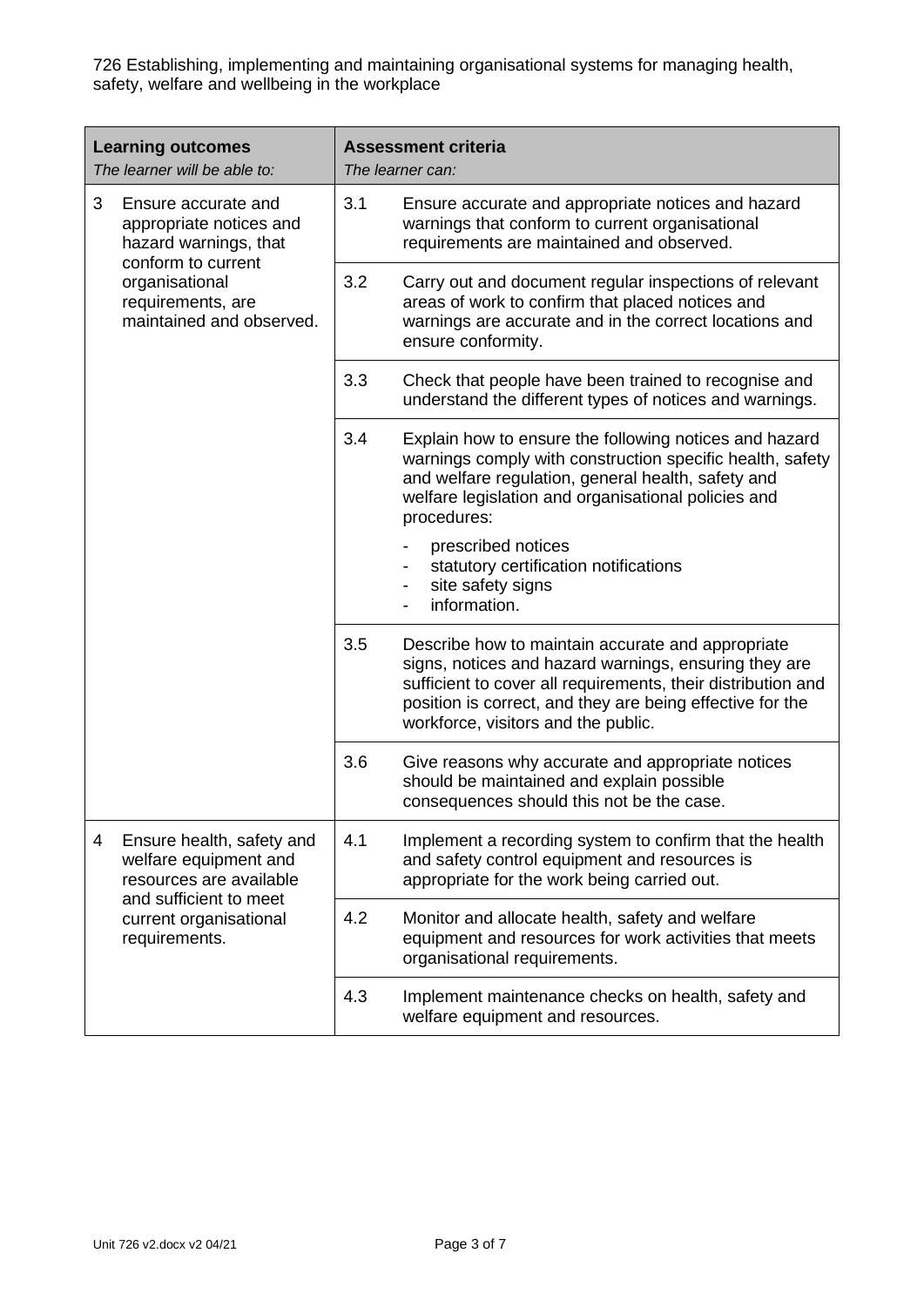| <b>Learning outcomes</b><br>The learner will be able to:                                                                                                                                       | <b>Assessment criteria</b><br>The learner can:                                                                                                                                                                                                                                                                                                                                                                                                                                                                                                                              |  |  |
|------------------------------------------------------------------------------------------------------------------------------------------------------------------------------------------------|-----------------------------------------------------------------------------------------------------------------------------------------------------------------------------------------------------------------------------------------------------------------------------------------------------------------------------------------------------------------------------------------------------------------------------------------------------------------------------------------------------------------------------------------------------------------------------|--|--|
|                                                                                                                                                                                                | 4.4<br>Explain ways to ensure that health, safety and welfare<br>equipment and resources are available and sufficient for<br>the project, including but not limited to:                                                                                                                                                                                                                                                                                                                                                                                                     |  |  |
|                                                                                                                                                                                                | protective clothing<br>protective equipment<br>$\overline{\phantom{a}}$<br>first aid facilities and arrangements<br>$\overline{\phantom{a}}$<br>welfare facilities<br>$\blacksquare$<br>storage and security of materials and equipment<br>$\overline{\phantom{a}}$<br>accident and incident reporting<br>$\blacksquare$<br>firefighting equipment<br>$\blacksquare$<br>provision of health, safety and welfare training.                                                                                                                                                   |  |  |
|                                                                                                                                                                                                | 4.5<br>Explain how to ensure that health, safety and welfare<br>equipment and resources comply with current<br>organisational policies and procedures.                                                                                                                                                                                                                                                                                                                                                                                                                      |  |  |
| 5<br>Implement systems which<br>meet current<br>organisational<br>requirements to identify<br>hazards, reduce risks and<br>maintain the health, safety,<br>welfare and wellbeing of<br>people. | 5.1<br>Implement systems which meet current organisational<br>requirements to identify hazards, reduce risks and<br>maintain the health, safety, welfare and wellbeing of<br>people including the following:<br>identify the hazards and their consequences<br>analyse hazards and identify risks<br>consolidate and prioritise risks<br>$\overline{\phantom{a}}$<br>implement monitoring systems and regularly<br>evaluate to improve health, safety, welfare and<br>wellbeing<br>implement appropriate measures to manage risks at<br>$\overline{\phantom{a}}$<br>source. |  |  |
|                                                                                                                                                                                                | 5.2<br>Explain how to implement hazard identification, risk<br>assessment, prevention and protection management<br>systems which meet current organisational policies and<br>procedures for identifying and reducing risks.                                                                                                                                                                                                                                                                                                                                                 |  |  |
|                                                                                                                                                                                                | 5.3<br>Explain how to implement management systems for<br>reporting and recording accidents, emergencies and<br>near misses.                                                                                                                                                                                                                                                                                                                                                                                                                                                |  |  |
|                                                                                                                                                                                                | 5.4<br>Explain how to maintain the welfare of the following in<br>accordance with current organisational policies and<br>procedures:<br>workforce<br>sub-contractors<br>suppliers<br>consultants<br>visitors<br>the public.                                                                                                                                                                                                                                                                                                                                                 |  |  |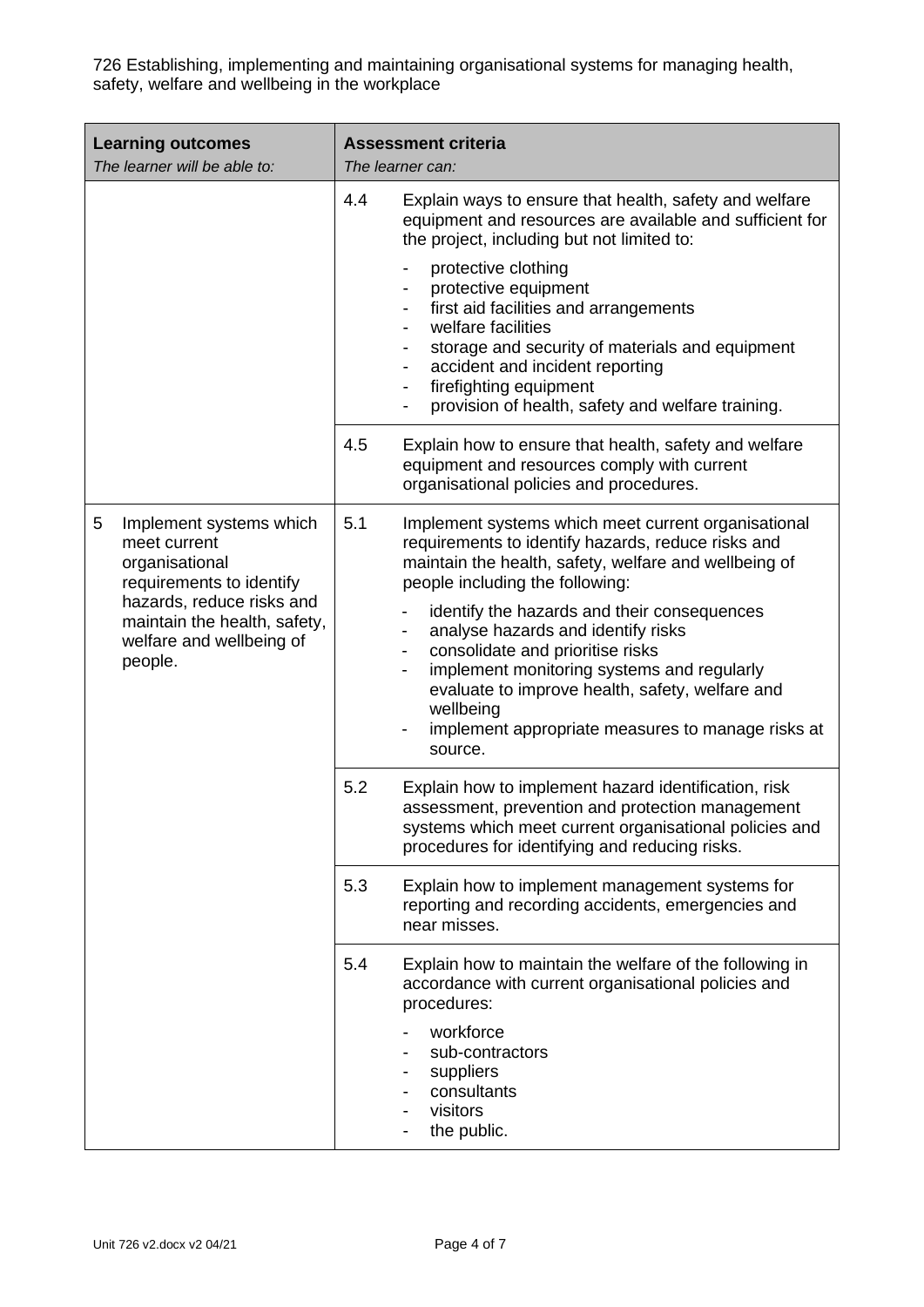| <b>Learning outcomes</b><br>The learner will be able to:                          | <b>Assessment criteria</b><br>The learner can:                                                                                                                                                                                                        |  |  |
|-----------------------------------------------------------------------------------|-------------------------------------------------------------------------------------------------------------------------------------------------------------------------------------------------------------------------------------------------------|--|--|
| Ensure hazards are<br>6<br>assessed to identify the<br>residual risks, apply the  | 6.1<br>Examine work areas and identify and record any<br>hazards and identify measures which can control the<br>risks to health and safety.                                                                                                           |  |  |
| principles of prevention and<br>provide information to the<br>appropriate people. | 6.2<br>Implement and maintain a reporting system to<br>disseminate information regarding the identification of<br>hazards and the prevention measures applied to reduce<br>the risks.                                                                 |  |  |
|                                                                                   | 6.3<br>Implement organisational prevention policy which covers<br>health, safety, welfare and wellbeing relating to the<br>working environment.                                                                                                       |  |  |
|                                                                                   | 6.4<br>Explain how to ensure health, safety and environmental<br>hazards which have the potential to cause harm are fully<br>identified.                                                                                                              |  |  |
|                                                                                   | 6.5<br>Explain how to review risks and communicate<br>information to the following:                                                                                                                                                                   |  |  |
|                                                                                   | workforce<br>sub-contractors<br>suppliers<br>consultants<br>visitors<br>the public.                                                                                                                                                                   |  |  |
|                                                                                   | 6.6<br>Describe how to obtain additional information about<br>hazards by communicating with the following:                                                                                                                                            |  |  |
|                                                                                   | clients<br>designers<br>workforce<br>sub-contractors<br>suppliers<br>consultants.                                                                                                                                                                     |  |  |
|                                                                                   | 6.7<br>Explain the effects of occupational health hazards.                                                                                                                                                                                            |  |  |
|                                                                                   | 6.8<br>Describe how to identify and record any residual risks<br>and implement contingencies to manage the potential<br>implications.                                                                                                                 |  |  |
|                                                                                   | 6.9<br>Explain how to apply the principles of prevention to<br>eliminate and control risks at source, to manage risks<br>and hazards, to attain a collective protection approach<br>and to monitor the use of health and safety control<br>equipment. |  |  |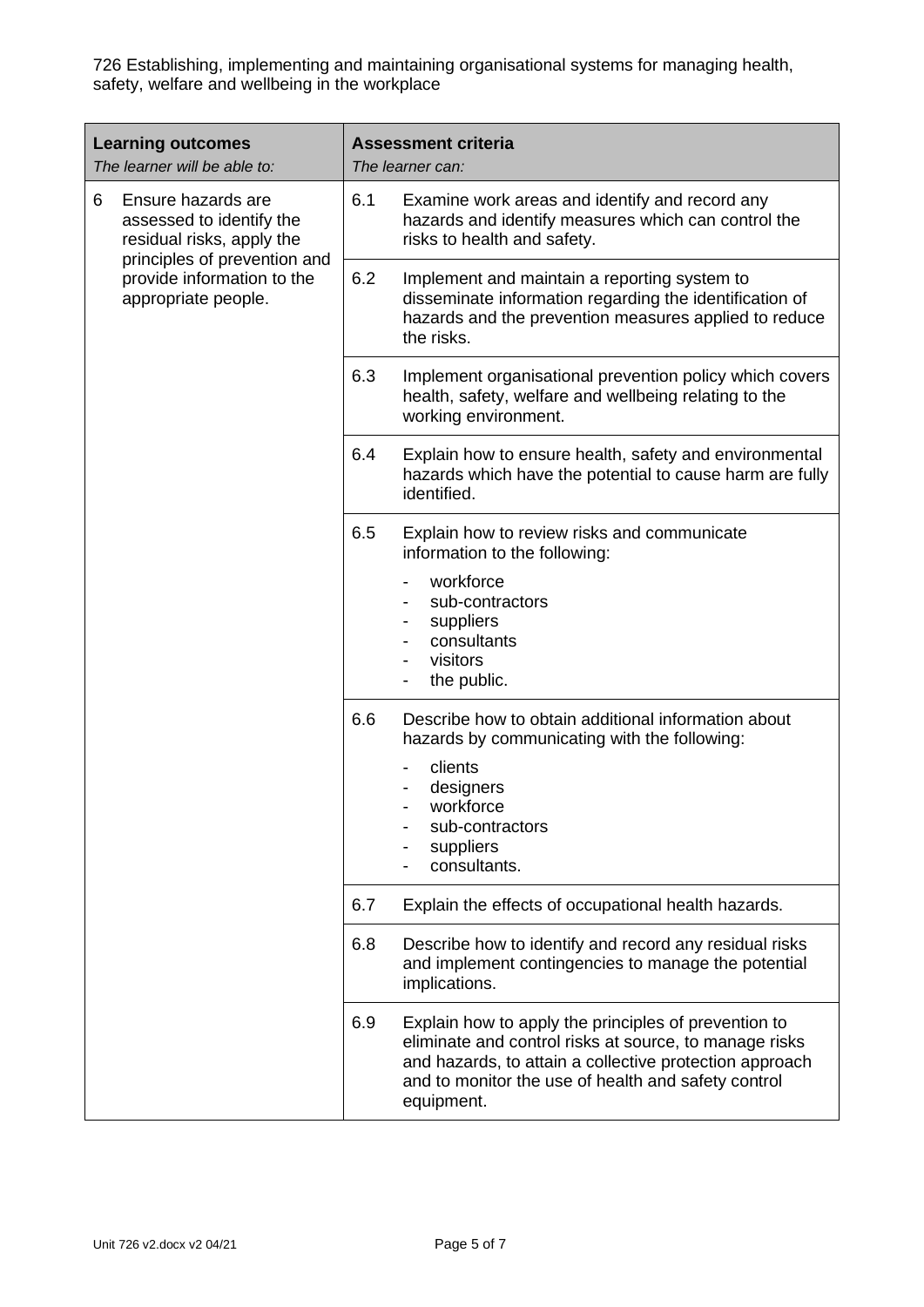| <b>Learning outcomes</b><br>The learner will be able to:                                                  | <b>Assessment criteria</b><br>The learner can: |                                                                                                                                                                                                      |  |
|-----------------------------------------------------------------------------------------------------------|------------------------------------------------|------------------------------------------------------------------------------------------------------------------------------------------------------------------------------------------------------|--|
| Monitor health, safety,<br>7<br>welfare and wellbeing<br>systems regularly for<br>compliance with current | 7.1                                            | Collect and record workplace health, safety, welfare and<br>wellbeing systems data by monitoring through regular<br>checks.                                                                          |  |
| organisational<br>requirements.                                                                           | 7.2                                            | Ensure health, safety, welfare and wellbeing<br>organisational requirements are current and actioned.                                                                                                |  |
|                                                                                                           | 7.3                                            | Contribute to reports which demonstrate compliance<br>with the organisational policies.                                                                                                              |  |
|                                                                                                           | 7.4                                            | Explain how to monitor health, safety, welfare and<br>wellbeing systems to ensure compliance with current<br>organisational policies and procedures and why it is<br>important to do this regularly. |  |